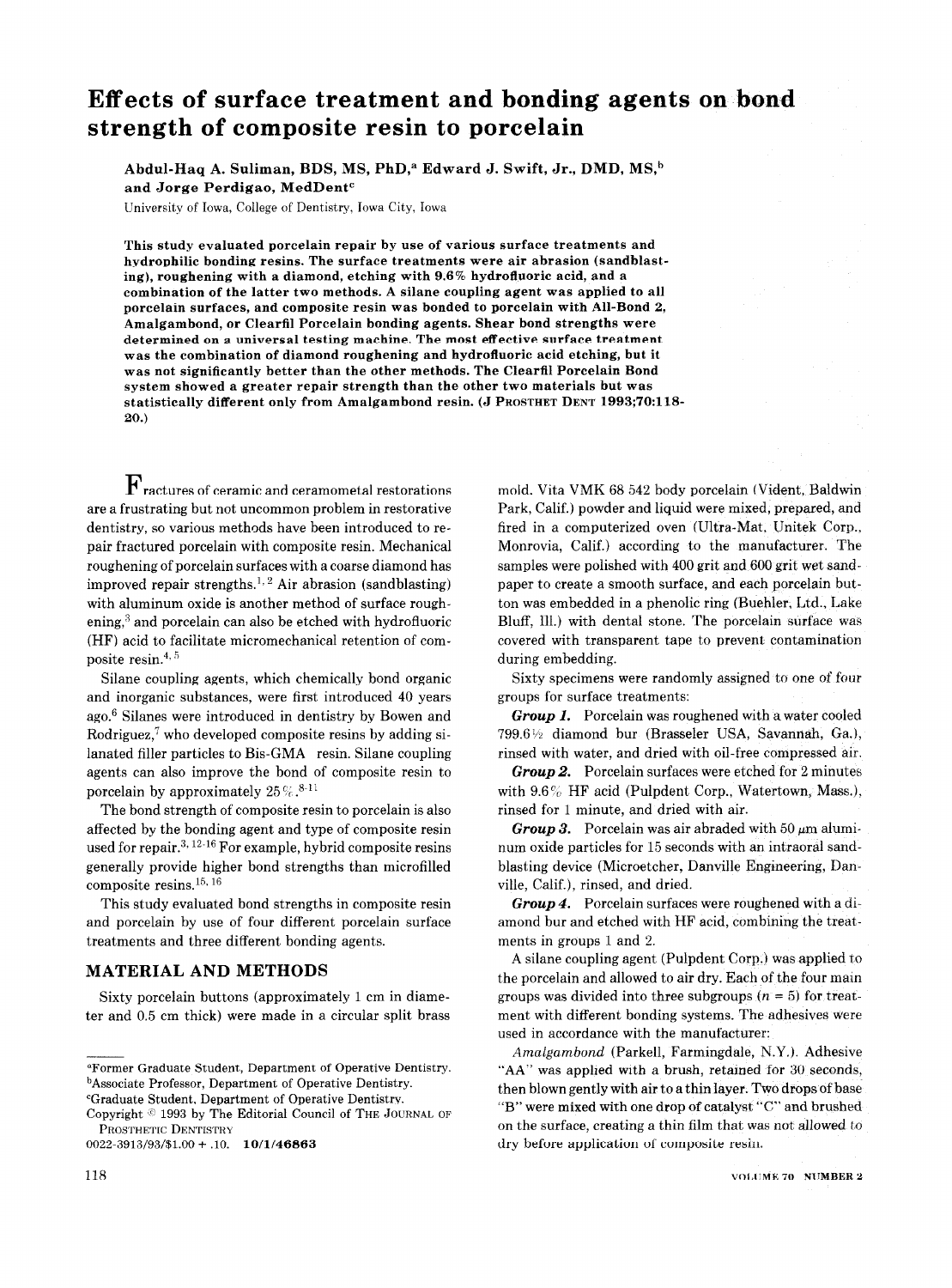| Surface treatment | Bonding agent | Mean  | SD   |
|-------------------|---------------|-------|------|
| HF                | Clearfil      | 19.72 | 7.73 |
| Diamond + HF      | Amalgambond   | 18.11 | 2.09 |
| $Diamond$ $+ HF$  | Clearfil      | 17.56 | 7.05 |
| Diamond           | Clearfil      | 16.98 | 6.24 |
| Sandblasting      | Clearfil      | 16.86 | 4.70 |
| НF                | Amalgambond   | 16.20 | 3.01 |
| Diamond           | All-Bond 2    | 16.10 | 2.44 |
| Diamond + HF      | All-Bond 2    | 15.79 | 3.69 |
| НF                | All-Bond 2    | 14.28 | 3.28 |
| Sandblasting      | All-Bond 2    | 13.74 | 6.22 |
| Diamond           | Amalgambond   | 9.79  | 2.32 |
| Sandblasting      | Amalgambond   | 9.52  | 1.24 |

Table I. Shear bond strengths (MPa) of composite resin to porcelain after different surface treatments and application of various bonding agents  $(n = 5)$ 

HF, Hydrofiuoric acid; SD, Standard deviation.

Table II. Shear bond strengths (MPa) of composite resin to porcelain with the use of various bonding agents  $(n = 20)$ 

| Bonding agent | Mean*        | Duncan<br>groupingt |  |
|---------------|--------------|---------------------|--|
| Clearfil      | 17.78 (6.11) |                     |  |
| All-Bond 2    | 14.98 (3.94) | в                   |  |
| Amalgambond   | 13.40 (4.42) | в                   |  |

\*Standard deviations are listed in parentheses.

 $\dagger$ Means with same letter are not significantly different (alpha = 0.05).

All-Bond 2 (Bisco Dental Products, Itasca, Ill.). A thin layer of Dentin/Enamel Bonding Resin material was applied to the porcelain surface with a brush and light cured for 20 seconds.

Clearfil Porcelain Bond (Kuraray, Ltd., Japan and J. Morita USA, Inc., Tustin, Calif.). The three-component adhesive was mixed for 5 seconds, brushed on the porcelain, and then dried with compressed air for 2 to 3 seconds.

After surface preparation of the porcelain and application of the bonding agents, a hybrid composite resin (Prisma AP.H, Caulk/Dentsply, Milford, Del.) was applied to the porcelain in 3.96 mm diameter gelatin capsules (Eli Lilly and Company, Indianapolis, Ind.). The composite resin was cured for 40 seconds from five different directions for a total of 200 seconds curing time with an Optilux 401 light-curing unit (Demetron Research, Danbury, Conn.). The samples were placed in abeyance for 30 minutes before storage in distilled water for 1 week. After storage, the samples were thermocycled for 500 cycles between water baths at  $5^{\circ}$  and  $55^{\circ}$  C, with a dwell time of 30 seconds in each bath. After thermocycling, the specimens were debonded in an Instron universal testing machine (Instron Corp., Canton, Mass.) with shear force until fracture (Fig. I), with a crosshead speed of 0.5 cm/min and 500 kg load cell. Fracture loads (kg) were converted to bond strengths



Fig. 1. Schematic drawing of repaired specimen in testing apparatus.

(MPa) by use of the cross-sectional area of the composite resin buttons.

## **RESULTS**

Bond failures were predominantly cohesive in porcelain or composite resin. However, specimens repaired with the All-Bond 2 system on HF acid-etched or sandblasted porcelain commonly had adhesive failures at the porcelain/ composite resin interface.

The mean shear bond strengths of all experimental groups are listed in Table I. Two-way analysis of variance (ANOVA) revealed that the bonding agent was the only statistically significant factor ( $p < 0.02$ ) in bond strengths. The type of surface treatment did not have a statistically significant effect, and there was no significant interaction between surface treatment and bonding agent.

The combined data compared the specific bonding agents or surface treatment. ANOVA and Duncan's multiple-range test showed that the Clearfil bonding agent recorded a significantly greater mean bond strength than the Amalgambond system (Table II). Surfaces that were etched with HF acid, 'with or without prior mechanical roughening, recorded greater bond strengths than surfaces that were roughened with a diamond or sandblaster but not etched. However, the differences were not statistically significant.

### DISCUSSION

The most effective surface treatment was a combination of mechanical roughening with a diamond bur and chemical etching with HF acid. This combination provided slightly greater repair strengths than either method separately. Air abrasion (sandblasting) resulted in lower bond strengths than the alternate methods. However, these differences were not statistically significant, so mechanical roughening by use of a diamond or intraoral sandblaster may be adequate for many porcelain repairs, Etching with